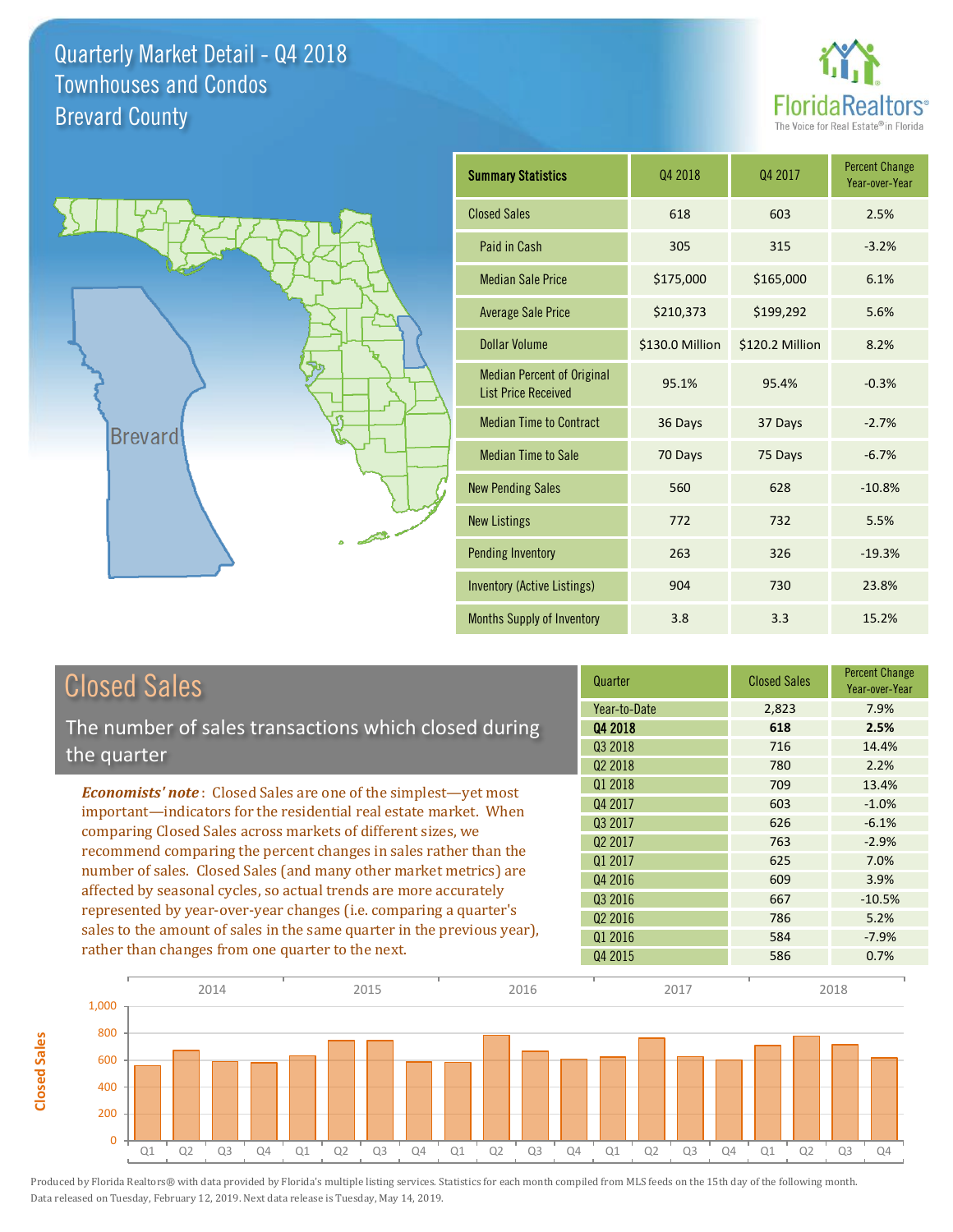**Cash Sales**



| Cash Sales                                                                                                                                                                                  | Quarter             | <b>Cash Sales</b> | <b>Percent Change</b><br>Year-over-Year |
|---------------------------------------------------------------------------------------------------------------------------------------------------------------------------------------------|---------------------|-------------------|-----------------------------------------|
|                                                                                                                                                                                             | Year-to-Date        | 1,436             | 3.0%                                    |
| The number of Closed Sales during the quarter in                                                                                                                                            | 04 2018             | 305               | $-3.2%$                                 |
| which buyers exclusively paid in cash                                                                                                                                                       | 03 2018             | 342               | 12.9%                                   |
|                                                                                                                                                                                             | Q <sub>2</sub> 2018 | 392               | $-2.5%$                                 |
|                                                                                                                                                                                             | 01 2018             | 397               | 6.1%                                    |
|                                                                                                                                                                                             | Q4 2017             | 315               | $-8.7%$                                 |
| <b>Economists' note:</b> Cash Sales can be a useful indicator of the extent to                                                                                                              | 03 2017             | 303               | $-21.3%$                                |
| which investors are participating in the market. Why? Investors are                                                                                                                         | 02 2017             | 402               | $-6.9%$                                 |
| far more likely to have the funds to purchase a home available up front,                                                                                                                    | 01 2017             | 374               | 10.7%                                   |
| whereas the typical homebuyer requires a mortgage or some other<br>form of financing. There are, of course, many possible exceptions, so<br>this statistic should be interpreted with care. | Q4 2016             | 345               | $-1.4%$                                 |
|                                                                                                                                                                                             | Q3 2016             | 385               | $-12.5%$                                |
|                                                                                                                                                                                             | Q <sub>2</sub> 2016 | 432               | $-8.9%$                                 |
|                                                                                                                                                                                             | Q1 2016             | 338               | $-22.1%$                                |



# Cash Sales as a Percentage of Closed Sales

The percentage of Closed Sales during the quarter which were Cash Sales

*Economists' note* : This statistic is simply another way of viewing Cash Sales. The remaining percentages of Closed Sales (i.e. those not paid fully in cash) each quarter involved some sort of financing, such as mortgages, owner/seller financing, assumed loans, etc.

| 50.9%<br>Year-to-Date<br>$-4.5%$<br>Q4 2018<br>49.4%<br>$-5.4%$<br>Q3 2018<br>$-1.2%$<br>47.8%<br>Q <sub>2</sub> 2018<br>50.3%<br>$-4.6%$<br>01 2018<br>56.0%<br>$-6.4%$<br>Q4 2017<br>52.2%<br>$-7.9%$<br>Q3 2017<br>48.4%<br>$-16.1%$<br>Q <sub>2</sub> 2017<br>52.7%<br>$-4.2%$<br>Q1 2017<br>3.3%<br>59.8%<br>Q4 2016<br>56.7%<br>$-5.0%$<br>03 2016<br>$-2.4%$<br>57.7%<br>02 2016<br>55.0%<br>$-13.4%$ | Quarter | <b>Percent of Closed</b><br>Sales Paid in Cash | <b>Percent Change</b><br>Year-over-Year |
|--------------------------------------------------------------------------------------------------------------------------------------------------------------------------------------------------------------------------------------------------------------------------------------------------------------------------------------------------------------------------------------------------------------|---------|------------------------------------------------|-----------------------------------------|
|                                                                                                                                                                                                                                                                                                                                                                                                              |         |                                                |                                         |
|                                                                                                                                                                                                                                                                                                                                                                                                              |         |                                                |                                         |
|                                                                                                                                                                                                                                                                                                                                                                                                              |         |                                                |                                         |
|                                                                                                                                                                                                                                                                                                                                                                                                              |         |                                                |                                         |
|                                                                                                                                                                                                                                                                                                                                                                                                              |         |                                                |                                         |
|                                                                                                                                                                                                                                                                                                                                                                                                              |         |                                                |                                         |
|                                                                                                                                                                                                                                                                                                                                                                                                              |         |                                                |                                         |
|                                                                                                                                                                                                                                                                                                                                                                                                              |         |                                                |                                         |
|                                                                                                                                                                                                                                                                                                                                                                                                              |         |                                                |                                         |
|                                                                                                                                                                                                                                                                                                                                                                                                              |         |                                                |                                         |
|                                                                                                                                                                                                                                                                                                                                                                                                              |         |                                                |                                         |
|                                                                                                                                                                                                                                                                                                                                                                                                              |         |                                                |                                         |
| Q1 2016<br>57.9%<br>$-15.5%$                                                                                                                                                                                                                                                                                                                                                                                 |         |                                                |                                         |
| Q4 2015<br>59.7%<br>$-7.2%$                                                                                                                                                                                                                                                                                                                                                                                  |         |                                                |                                         |

Q4 2015 350 -6.4%

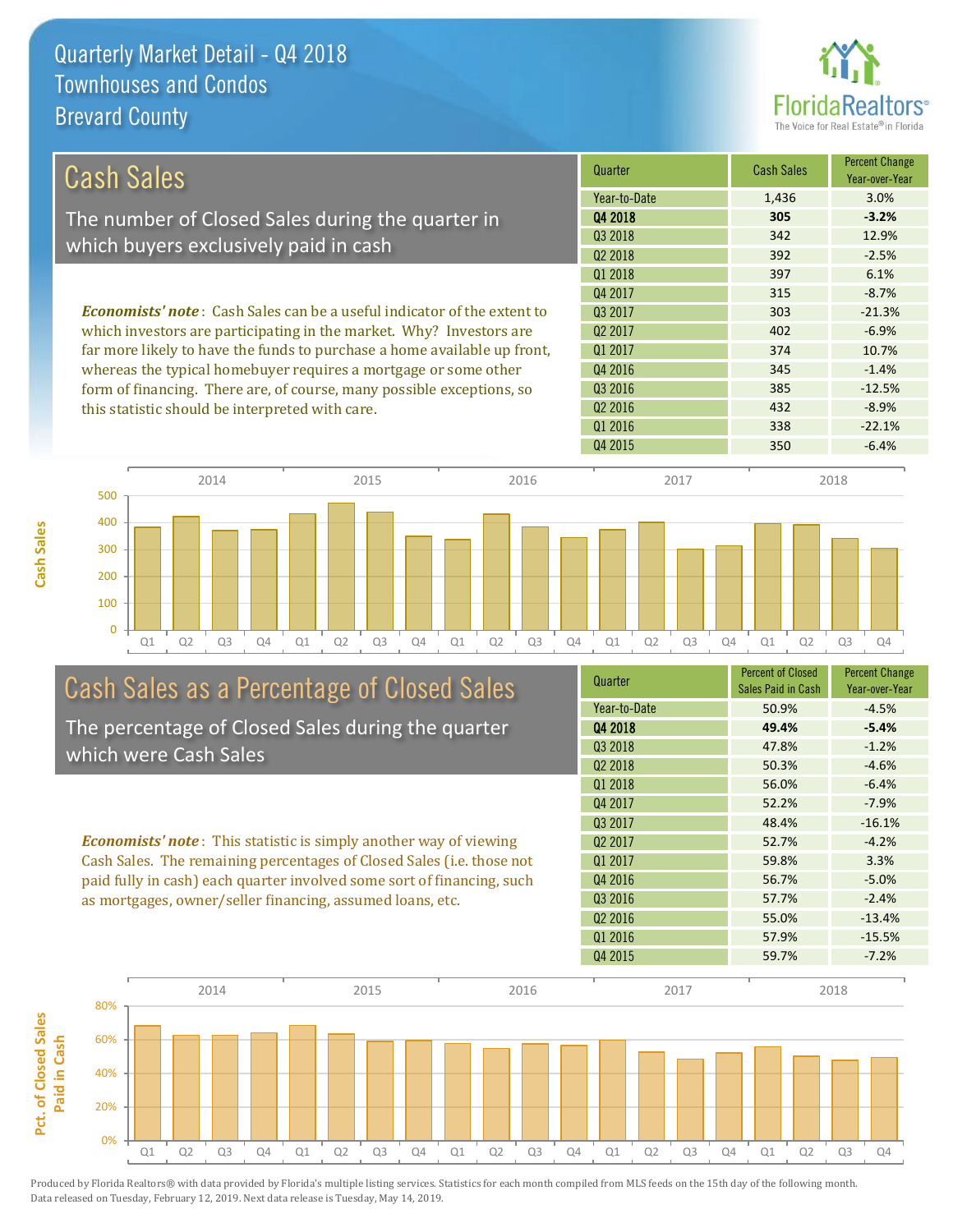

#### Median Sale Price The median sale price reported for the quarter (i.e. 50% of sales were above and 50% of sales were below)

*Economists' note* : Median Sale Price is our preferred summary statistic for price activity because, unlike Average Sale Price, Median Sale Price is not sensitive to high sale prices for small numbers of homes that may not be characteristic of the market area. Keep in mind that median price trends over time are not always solely caused by changes in the general value of local real estate. Median sale price only reflects the values of the homes that *sold* each quarter, and the mix of the types of homes that sell can change over time.





#### Average Sale Price

The average sale price reported for the quarter (i.e. total sales in dollars divided by the number of sales)

*Economists' note* : Usually, we prefer Median Sale Price over Average Sale Price as a summary statistic for home prices. However, Average Sale Price does have its uses—particularly when it is analyzed alongside the Median Sale Price. For one, the relative difference between the two statistics can provide some insight into the market for higher-end homes in an area.

| Quarter             | <b>Average Sale Price</b> | <b>Percent Change</b><br>Year-over-Year |
|---------------------|---------------------------|-----------------------------------------|
| Year-to-Date        | \$209,152                 | 9.7%                                    |
| Q4 2018             | \$210,373                 | 5.6%                                    |
| Q3 2018             | \$208,460                 | 11.7%                                   |
| Q <sub>2</sub> 2018 | \$218,061                 | 13.1%                                   |
| Q1 2018             | \$198,987                 | 8.2%                                    |
| Q4 2017             | \$199,292                 | 8.4%                                    |
| Q3 2017             | \$186,581                 | $-2.2%$                                 |
| Q <sub>2</sub> 2017 | \$192,842                 | 2.9%                                    |
| Q1 2017             | \$183,960                 | $-0.8%$                                 |
| Q4 2016             | \$183,889                 | 4.5%                                    |
| Q3 2016             | \$190,835                 | 10.7%                                   |
| Q <sub>2</sub> 2016 | \$187,401                 | 7.0%                                    |
| Q1 2016             | \$185,465                 | 15.3%                                   |
| Q4 2015             | \$176,028                 | 10.9%                                   |



**Median Sale Price**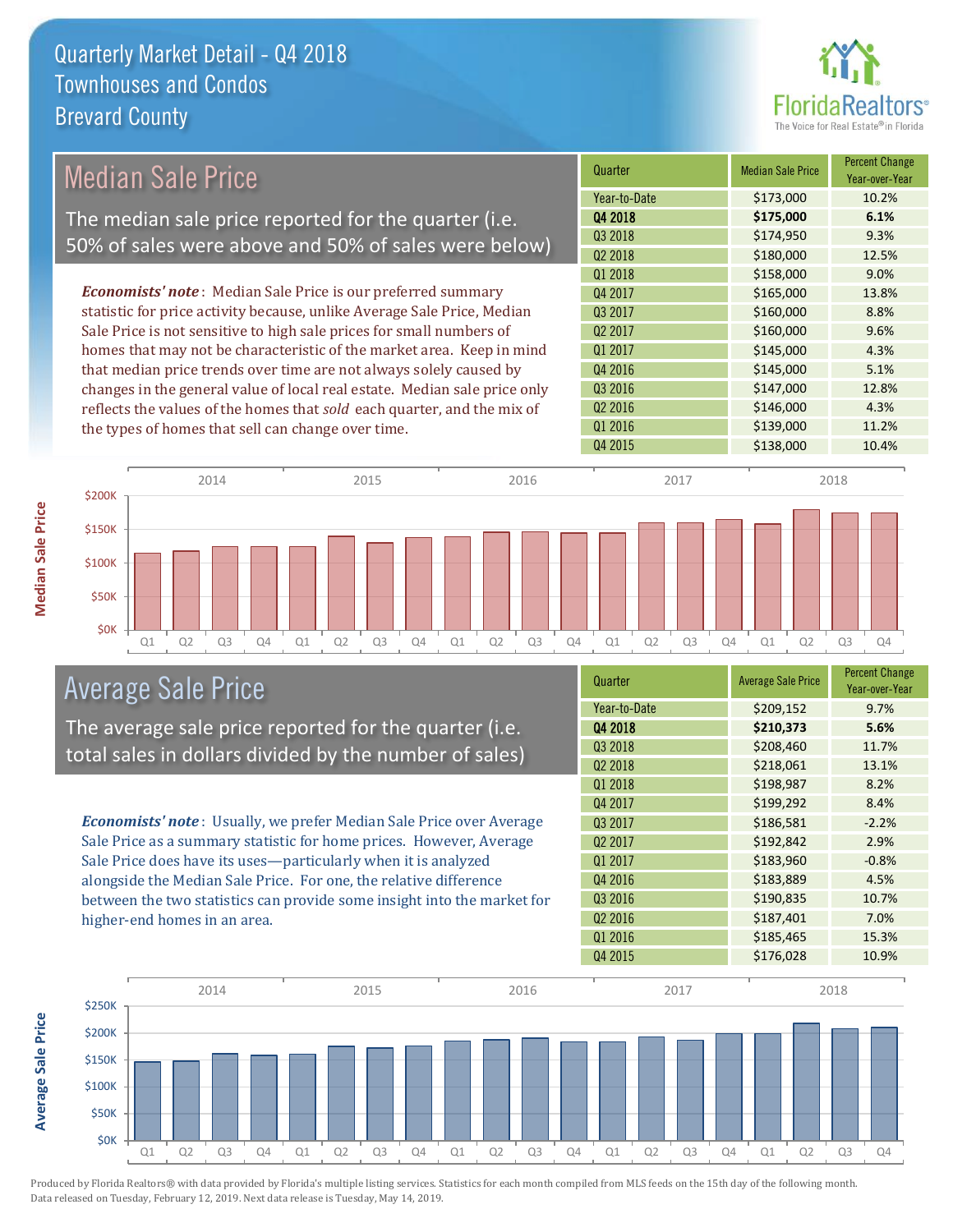

| Dollar Volume                                                                | Quarter             | <b>Dollar Volume</b> | <b>Percent Change</b><br>Year-over-Year |
|------------------------------------------------------------------------------|---------------------|----------------------|-----------------------------------------|
|                                                                              | Year-to-Date        | \$590.4 Million      | 18.3%                                   |
| The sum of the sale prices for all sales which closed                        | Q4 2018             | \$130.0 Million      | 8.2%                                    |
| during the quarter                                                           | Q3 2018             | \$149.3 Million      | 27.8%                                   |
|                                                                              | Q <sub>2</sub> 2018 | \$170.1 Million      | 15.6%                                   |
|                                                                              | Q1 2018             | \$141.1 Million      | 22.7%                                   |
| <b>Economists' note</b> : Dollar Volume is simply the sum of all sale prices | Q4 2017             | \$120.2 Million      | 7.3%                                    |
| in a given time period, and can quickly be calculated by multiplying         | 03 2017             | \$116.8 Million      | $-8.2%$                                 |
| Closed Sales by Average Sale Price. It is a strong indicator of the health   | Q <sub>2</sub> 2017 | \$147.1 Million      | $-0.1%$                                 |
| of the real estate industry in a market, and is of particular interest to    | Q1 2017             | \$115.0 Million      | 6.2%                                    |
| real estate professionals, investors, analysts, and government agencies.     | Q4 2016             | \$112.0 Million      | 8.6%                                    |
| Potential home sellers and home buyers, on the other hand, will likely       | Q3 2016             | \$127.3 Million      | $-0.9%$                                 |
| be better served by paying attention to trends in the two components         | Q <sub>2</sub> 2016 | \$147.3 Million      | 12.5%                                   |
| of Dollar Volume (i.e. sales and prices) individually.                       | Q1 2016             | \$108.3 Million      | 6.2%                                    |

Q1 Q2 Q3 Q4 Q1 Q2 Q3 Q4 Q1 Q2 Q3 Q4 Q1 Q2 Q3 Q4 Q1 Q2 Q3 Q4 \$0 \$50 M \$100 M \$150 M \$200 M 2014 2015 2016 2017 2018

Median Percent of Original List Price Received The median of the sale price (as a percentage of the original list price) across all properties selling during the quarter

*Economists' note* : The Median Percent of Original List Price Received is useful as an indicator of market recovery, since it typically rises as buyers realize that the market may be moving away from them and they need to match the selling price (or better it) in order to get a contract on the house. This is usually the last measure to indicate a market has shifted from down to up, so it is what we would call a *lagging* indicator.

| Quarter             | Med. Pct. of Orig.<br><b>List Price Received</b> | <b>Percent Change</b><br>Year-over-Year |
|---------------------|--------------------------------------------------|-----------------------------------------|
| Year-to-Date        | 95.5%                                            | 0.3%                                    |
| 04 2018             | 95.1%                                            | $-0.3%$                                 |
| Q3 2018             | 95.4%                                            | $-0.3%$                                 |
| Q <sub>2</sub> 2018 | 96.0%                                            | 0.9%                                    |
| 01 2018             | 95.5%                                            | 0.3%                                    |
| Q4 2017             | 95.4%                                            | 1.0%                                    |
| Q3 2017             | 95.7%                                            | 0.8%                                    |
| 02 2017             | 95.1%                                            | 0.1%                                    |
| Q1 2017             | 95.2%                                            | 0.5%                                    |
| Q4 2016             | 94.5%                                            | $-0.5%$                                 |
| Q3 2016             | 94.9%                                            | 0.9%                                    |
| Q <sub>2</sub> 2016 | 95.0%                                            | 0.7%                                    |
| Q1 2016             | 94.7%                                            | 0.5%                                    |
| Q4 2015             | 95.0%                                            | 1.2%                                    |

Q4 2015 **\$103.2 Million 11.7%** 



**Dollar Volume**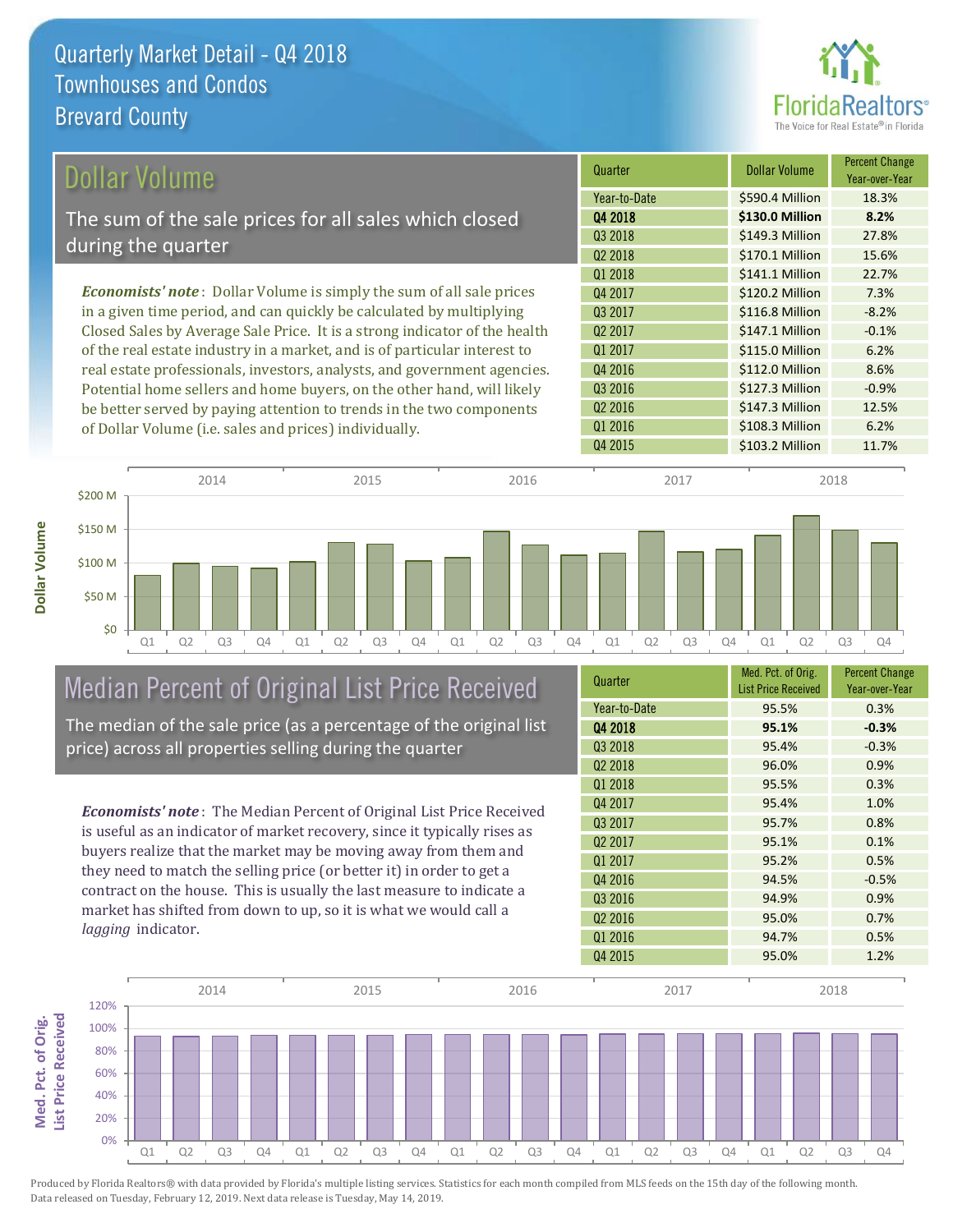

### Median Time to Contract

The median number of days between the listing date and contract date for all Closed Sales during the quarter

*Economists' note* : Like Time to Sale, Time to Contract is a measure of the length of the home selling process calculated for sales which closed during the quarter. The difference is that Time to Contract measures the number of days between the initial listing of a property and the signing of the contract which eventually led to the closing of the sale. When the gap between Median Time to Contract and Median Time to Sale grows, it is usually a sign of longer closing times and/or declining numbers of cash sales.

| Quarter             | <b>Median Time to</b><br>Contract | <b>Percent Change</b><br>Year-over-Year |
|---------------------|-----------------------------------|-----------------------------------------|
| Year-to-Date        | 31 Days                           | 0.0%                                    |
| Q4 2018             | 36 Days                           | $-2.7%$                                 |
| Q3 2018             | 30 Days                           | 0.0%                                    |
| Q <sub>2</sub> 2018 | 27 Days                           | $-6.9%$                                 |
| Q1 2018             | 32 Days                           | 0.0%                                    |
| Q4 2017             | 37 Days                           | 23.3%                                   |
| Q3 2017             | 30 Days                           | $-21.1%$                                |
| Q <sub>2</sub> 2017 | 29 Days                           | $-17.1%$                                |
| Q1 2017             | 32 Days                           | $-17.9%$                                |
| Q4 2016             | 30 Days                           | $-14.3%$                                |
| Q3 2016             | 38 Days                           | $-9.5%$                                 |
| Q <sub>2</sub> 2016 | 35 Days                           | $-18.6%$                                |
| Q1 2016             | 39 Days                           | $-11.4%$                                |
| Q4 2015             | 35 Days                           | $-32.7%$                                |
|                     |                                   |                                         |



### Median Time to Sale

**Median Time to** 

The median number of days between the listing date and closing date for all Closed Sales during the quarter

*Economists' note* : Time to Sale is a measure of the length of the home selling process, calculated as the number of days between the initial listing of a property and the closing of the sale. *Median* Time to Sale is the amount of time the "middle" property selling this month was on the market. That is, 50% of homes selling this month took *less* time to sell, and 50% of homes took *more* time to sell. Median Time to Sale gives a more accurate picture than Average Time to Sale, which can be skewed upward by small numbers of properties taking an abnormally long time to sell.

| Quarter             | <b>Median Time to Sale</b> | <b>Percent Change</b><br>Year-over-Year |
|---------------------|----------------------------|-----------------------------------------|
| Year-to-Date        | 68 Days                    | $-2.9%$                                 |
| Q4 2018             | 70 Days                    | $-6.7%$                                 |
| 03 2018             | 66 Days                    | $-5.7%$                                 |
| Q <sub>2</sub> 2018 | 66 Days                    | $-2.9%$                                 |
| Q1 2018             | 69 Days                    | $-1.4%$                                 |
| Q4 2017             | 75 Days                    | 4.2%                                    |
| Q3 2017             | 70 Days                    | $-9.1%$                                 |
| Q <sub>2</sub> 2017 | 68 Days                    | $-12.8%$                                |
| Q1 2017             | 70 Days                    | $-11.4%$                                |
| Q4 2016             | 72 Days                    | $-2.7%$                                 |
| Q3 2016             | 77 Days                    | $-2.5%$                                 |
| Q <sub>2</sub> 2016 | 78 Days                    | $-7.1%$                                 |
| Q1 2016             | 79 Days                    | $-3.7%$                                 |
| Q4 2015             | 74 Days                    | $-22.1%$                                |
|                     |                            |                                         |

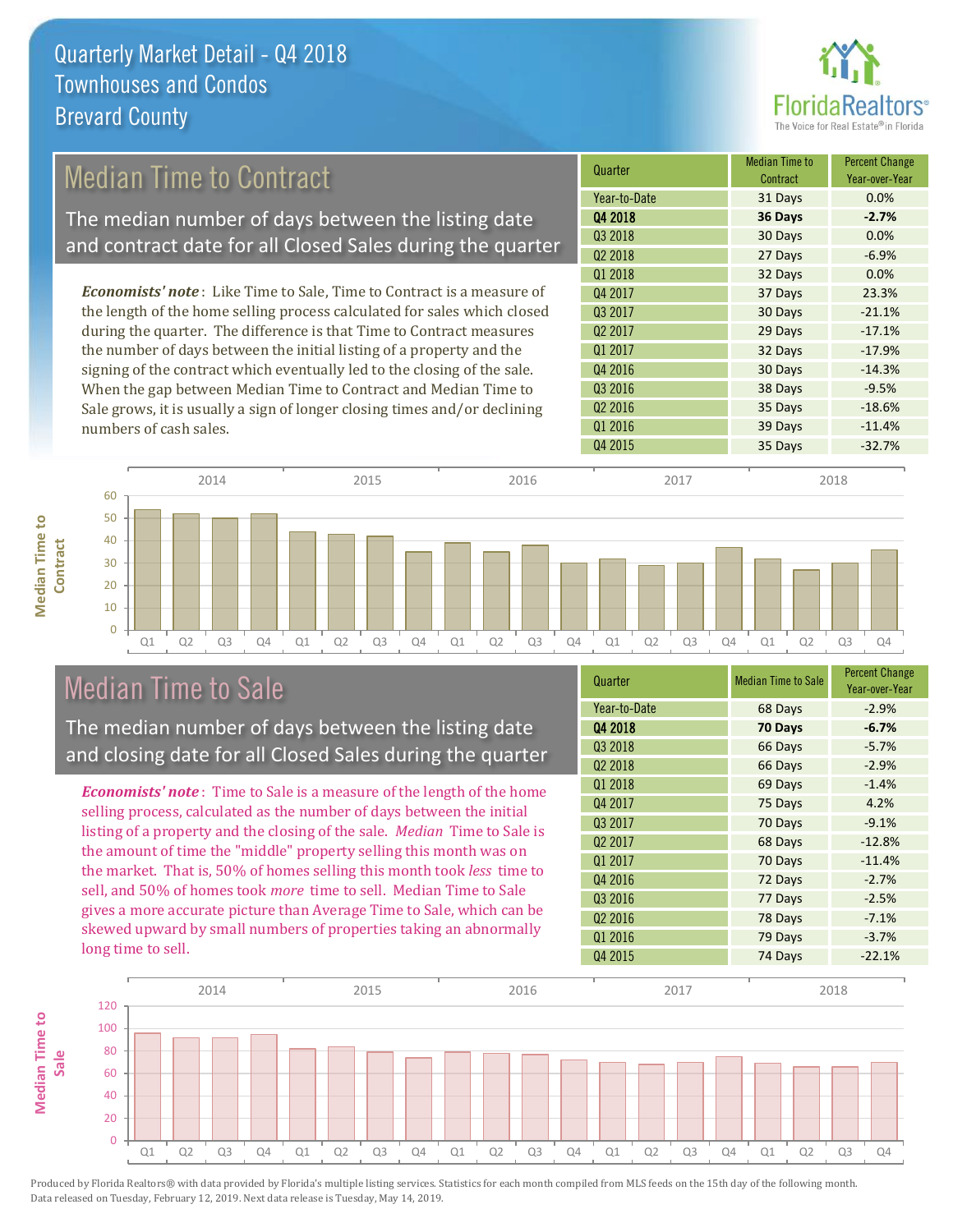

| <b>New Pending Sales</b>                                                       | Quarter             | <b>New Pending Sales</b> | <b>Percent Change</b><br>Year-over-Year |
|--------------------------------------------------------------------------------|---------------------|--------------------------|-----------------------------------------|
|                                                                                | Year-to-Date        | 3,035                    | 4.3%                                    |
| The number of listed properties that went under                                | Q4 2018             | 560                      | $-10.8%$                                |
| contract during the quarter                                                    | Q3 2018             | 734                      | 10.0%                                   |
|                                                                                | Q <sub>2</sub> 2018 | 833                      | 2.8%                                    |
|                                                                                | Q1 2018             | 908                      | 12.8%                                   |
| <b>Economists' note</b> : Because of the typical length of time it takes for a | Q4 2017             | 628                      | 10.0%                                   |
| sale to close, economists consider Pending Sales to be a decent                | 03 2017             | 667                      | $-12.9%$                                |
| indicator of potential future Closed Sales. It is important to bear in         | Q <sub>2</sub> 2017 | 810                      | 8.7%                                    |
| mind, however, that not all Pending Sales will be closed successfully.         | Q1 2017             | 805                      | 5.2%                                    |
| So, the effectiveness of Pending Sales as a future indicator of Closed         | Q4 2016             | 571                      | $-9.8%$                                 |
| Sales is susceptible to changes in market conditions such as the               | Q3 2016             | 766                      | 4.8%                                    |
| availability of financing for homebuyers and the inventory of                  | Q <sub>2</sub> 2016 | 745                      | $-9.7%$                                 |
| distressed properties for sale.                                                | Q1 2016             | 765                      | $-4.1%$                                 |



#### New Listings The number of properties put onto the market during the quarter

**New Listings**

**Pending Sales**

Pending Sales

*Economists' note* : New Listings tend to rise in delayed response to increasing prices, so they are often seen as a lagging indicator of market health. As prices rise, potential sellers raise their estimations of value—and in the most recent cycle, rising prices have freed up many potential sellers who were previously underwater on their mortgages. Note that in our calculations, we take care to not include properties that were recently taken off the market and quickly relisted, since these are not really *new* listings.

| Quarter             | <b>New Listings</b> | <b>Percent Change</b><br>Year-over-Year |
|---------------------|---------------------|-----------------------------------------|
| Year-to-Date        | 3,688               | 9.9%                                    |
| 04 2018             | 772                 | 5.5%                                    |
| Q3 2018             | 881                 | 15.0%                                   |
| Q <sub>2</sub> 2018 | 965                 | 7.8%                                    |
| Q1 2018             | 1,070               | 11.2%                                   |
| Q4 2017             | 732                 | 3.8%                                    |
| Q3 2017             | 766                 | 0.8%                                    |
| Q <sub>2</sub> 2017 | 895                 | 2.8%                                    |
| Q1 2017             | 962                 | $-1.9%$                                 |
| Q4 2016             | 705                 | $-3.0%$                                 |
| Q3 2016             | 760                 | $-0.4%$                                 |
| Q <sub>2</sub> 2016 | 871                 | 7.8%                                    |
| Q1 2016             | 981                 | 6.6%                                    |
| Q4 2015             | 727                 | 1.5%                                    |

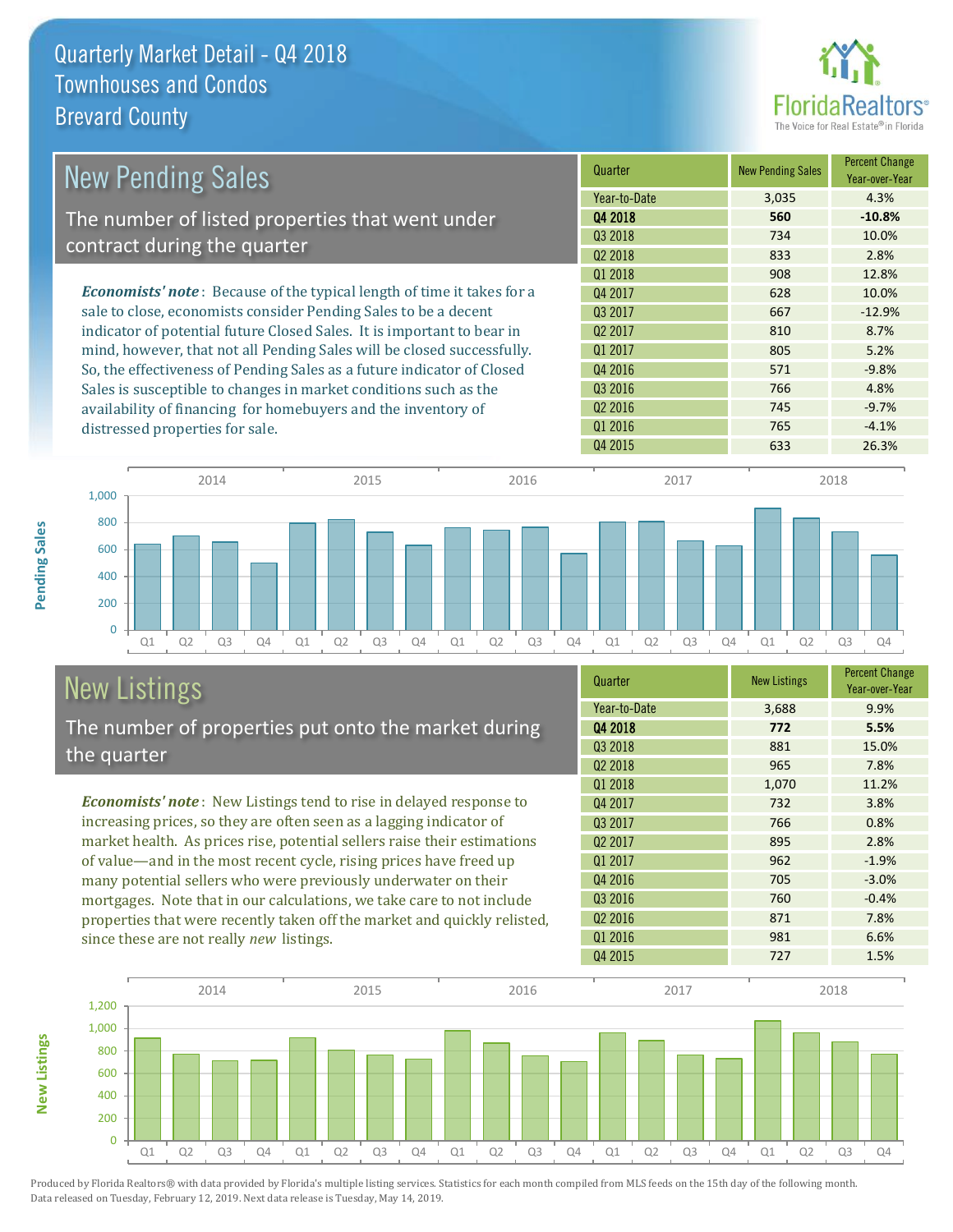market.

**Inventory**



| <b>Inventory (Active Listings)</b>                                           | Quarter             | Inventory | <b>Percent Change</b><br>Year-over-Year |
|------------------------------------------------------------------------------|---------------------|-----------|-----------------------------------------|
|                                                                              | YTD (Monthly Avg)   | 819       | 4.3%                                    |
| The number of property listings active at the end of                         | Q4 2018             | 904       | 23.8%                                   |
|                                                                              | 03 2018             | 819       | 10.8%                                   |
| the quarter                                                                  | Q <sub>2</sub> 2018 | 775       | 0.8%                                    |
|                                                                              | Q1 2018             | 787       | $-2.1%$                                 |
| <b>Economists' note</b> : There are a number of ways to define and calculate | Q4 2017             | 730       | $-6.9%$                                 |
| Inventory. Our method is to simply count the number of active listings       | Q3 2017             | 739       | $-0.5%$                                 |
| on the last day of the quarter, and hold this number to compare with         | Q <sub>2</sub> 2017 | 769       | $-9.4%$                                 |
| the same quarter the following year. Inventory rises when New                | 01 2017             | 804       | $-8.5%$                                 |
| Listings are outpacing the number of listings that go off-market             | Q4 2016             | 784       | 1.7%                                    |
| (regardless of whether they actually sell). Likewise, it falls when New      | Q3 2016             | 743       | 3.3%                                    |
| Listings aren't keeping up with the rate at which homes are going off-       | Q <sub>2</sub> 2016 | 849       | 8.2%                                    |



# Months Supply of Inventory

An estimate of the number of months it will take to deplete the current Inventory given recent sales rates

*Economists' note* : MSI is a useful indicator of market conditions. The benchmark for a balanced market (favoring neither buyer nor seller) is 5.5 months of inventory. Anything higher is traditionally a buyers' market, and anything lower is a sellers' market. There is no single accepted way of calculating MSI. A common method is to divide current Inventory by the most recent month's Closed Sales count, but this count is a usually poor predictor of future Closed Sales due to seasonal cycles. To eliminate seasonal effects, we use the 12-month average of monthly Closed Sales instead.

| Quarter                  | <b>Months Supply</b> | <b>Percent Change</b><br>Year-over-Year |
|--------------------------|----------------------|-----------------------------------------|
| <b>YTD (Monthly Avg)</b> | 3.6                  | 2.9%                                    |
| Q4 2018                  | 3.8                  | 15.2%                                   |
| Q3 2018                  | 3.5                  | 2.9%                                    |
| Q <sub>2</sub> 2018      | 3.4                  | $-2.9%$                                 |
| Q1 2018                  | 3.5                  | $-2.8%$                                 |
| Q4 2017                  | 3.3                  | $-8.3%$                                 |
| Q3 2017                  | 3.4                  | 0.0%                                    |
| 02 2017                  | 3.5                  | $-7.9%$                                 |
| Q1 2017                  | 3.6                  | $-10.0%$                                |
| Q4 2016                  | 3.6                  | 5.9%                                    |
| Q3 2016                  | 3.4                  | 6.2%                                    |
| Q <sub>2</sub> 2016      | 3.8                  | 2.7%                                    |
| Q1 2016                  | 4.0                  | $-14.9%$                                |
| Q4 2015                  | 3.4                  | $-19.0%$                                |

Q4 2015 771 -7.4%

Q1 2016 879 379 38.6%

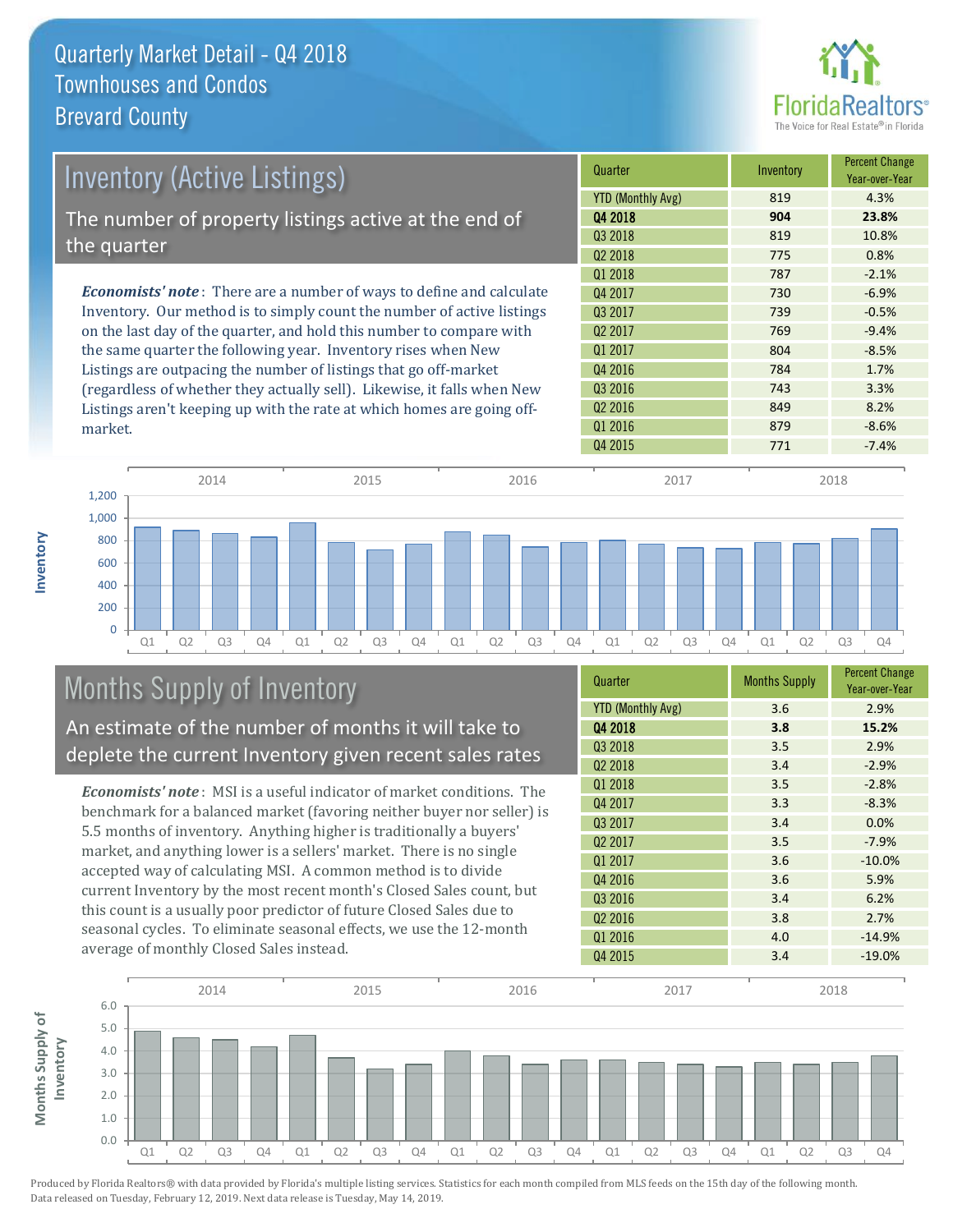

## Closed Sales by Sale Price

The number of sales transactions which closed during the quarter

*Economists' note:* Closed Sales are one of the simplest—yet most important—indicators for the residential real estate market. When comparing Closed Sales across markets of different sizes, we recommend comparing the percent changes in sales rather than the number of sales. Closed Sales (and many other market metrics) are affected by seasonal cycles, so actual trends are more accurately represented by year-over-year changes (i.e. comparing a quarter's sales to the amount of sales in the same quarter in the previous year), rather than changes from one quarter to the next.

| Sale Price            | <b>Closed Sales</b> | <b>Percent Change</b><br>Year-over-Year |
|-----------------------|---------------------|-----------------------------------------|
| Less than \$50,000    | 12                  | $-50.0%$                                |
| $$50,000 - $99,999$   | 117                 | $-16.4%$                                |
| $$100,000 - $149,999$ | 115                 | 16.2%                                   |
| $$150,000 - $199,999$ | 107                 | 4.9%                                    |
| \$200,000 - \$249,999 | 83                  | 2.5%                                    |
| \$250,000 - \$299,999 | 56                  | 30.2%                                   |
| \$300,000 - \$399,999 | 72                  | 16.1%                                   |
| \$400,000 - \$599,999 | 43                  | 7.5%                                    |
| \$600,000 - \$999,999 | 13                  | 8.3%                                    |
| \$1,000,000 or more   | ი                   | N/A                                     |



#### Median Time to Contract by Sale Price The median number of days between the listing date and contract date for all Closed Sales during the quarter

*Economists' note* : Like Time to Sale, Time to Contract is a measure of the length of the home selling process calculated for sales which closed during the quarter. The difference is that Time to Contract measures the number of days between the initial listing of a property and the signing of the contract which eventually led to the closing of the sale. When the gap between Median Time to Contract and Median Time to Sale grows, it is usually a sign of longer closing times and/or declining numbers of cash sales.

| <b>Sale Price</b>     | <b>Median Time to</b><br>Contract | <b>Percent Change</b><br>Year-over-Year |
|-----------------------|-----------------------------------|-----------------------------------------|
| Less than \$50,000    | 34 Days                           | 0.0%                                    |
| $$50,000 - $99,999$   | 19 Days                           | $-36.7%$                                |
| $$100,000 - $149,999$ | 30 Days                           | $-16.7%$                                |
| $$150,000 - $199,999$ | 34 Days                           | 17.2%                                   |
| \$200,000 - \$249,999 | 31 Days                           | $-22.5%$                                |
| \$250,000 - \$299,999 | 47 Days                           | 27.0%                                   |
| \$300,000 - \$399,999 | 71 Days                           | $-19.3%$                                |
| $$400,000 - $599,999$ | 72 Days                           | 14.3%                                   |
| \$600,000 - \$999,999 | 41 Days                           | 215.4%                                  |
| \$1,000,000 or more   | (No Sales)                        | N/A                                     |

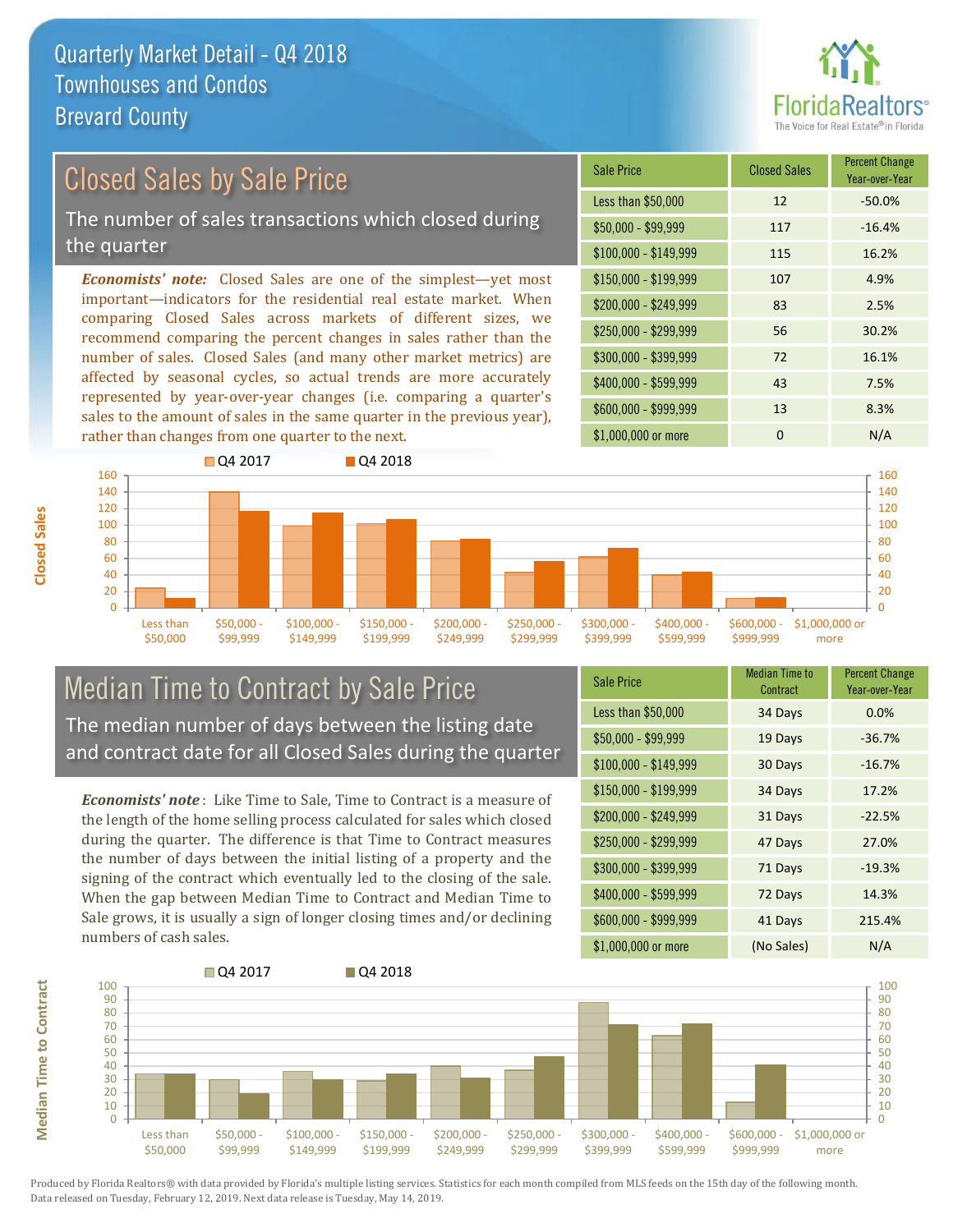

# New Listings by Initial Listing Price

The number of properties put onto the market during the quarter

*Economists' note:* New Listings tend to rise in delayed response to increasing prices, so they are often seen as a lagging indicator of market health. As prices rise, potential sellers raise their estimations of value—and in the most recent cycle, rising prices have freed up many potential sellers who were previously underwater on their mortgages. Note that in our calculations, we take care to not include properties that were recently taken off the market and quickly relisted, since these are not really *new* listings.





#### Inventory by Current Listing Price The number of property listings active at the end of the quarter

*Economists' note* : There are a number of ways to define and calculate Inventory. Our method is to simply count the number of active listings on the last day of the quarter, and hold this number to compare with the same quarter the following year. Inventory rises when New Listings are outpacing the number of listings that go off-market (regardless of whether they actually sell). Likewise, it falls when New Listings aren't keeping up with the rate at which homes are going offmarket.

| <b>Current Listing Price</b> | Inventory | <b>Percent Change</b><br>Year-over-Year |
|------------------------------|-----------|-----------------------------------------|
| Less than \$50,000           | 10        | $-54.5%$                                |
| $$50,000 - $99,999$          | 64        | $-36.0%$                                |
| $$100,000 - $149,999$        | 132       | 43.5%                                   |
| $$150,000 - $199,999$        | 136       | 74.4%                                   |
| \$200,000 - \$249,999        | 85        | 54.5%                                   |
| \$250,000 - \$299,999        | 86        | 7.5%                                    |
| \$300,000 - \$399,999        | 174       | 28.9%                                   |
| \$400,000 - \$599,999        | 133       | 56.5%                                   |
| \$600,000 - \$999,999        | 67        | $-5.6%$                                 |
| \$1,000,000 or more          | 17        | 41.7%                                   |



Produced by Florida Realtors® with data provided by Florida's multiple listing services. Statistics for each month compiled from MLS feeds on the 15th day of the following month. Data released on Tuesday, February 12, 2019. Next data release is Tuesday, May 14, 2019.

**Inventory**